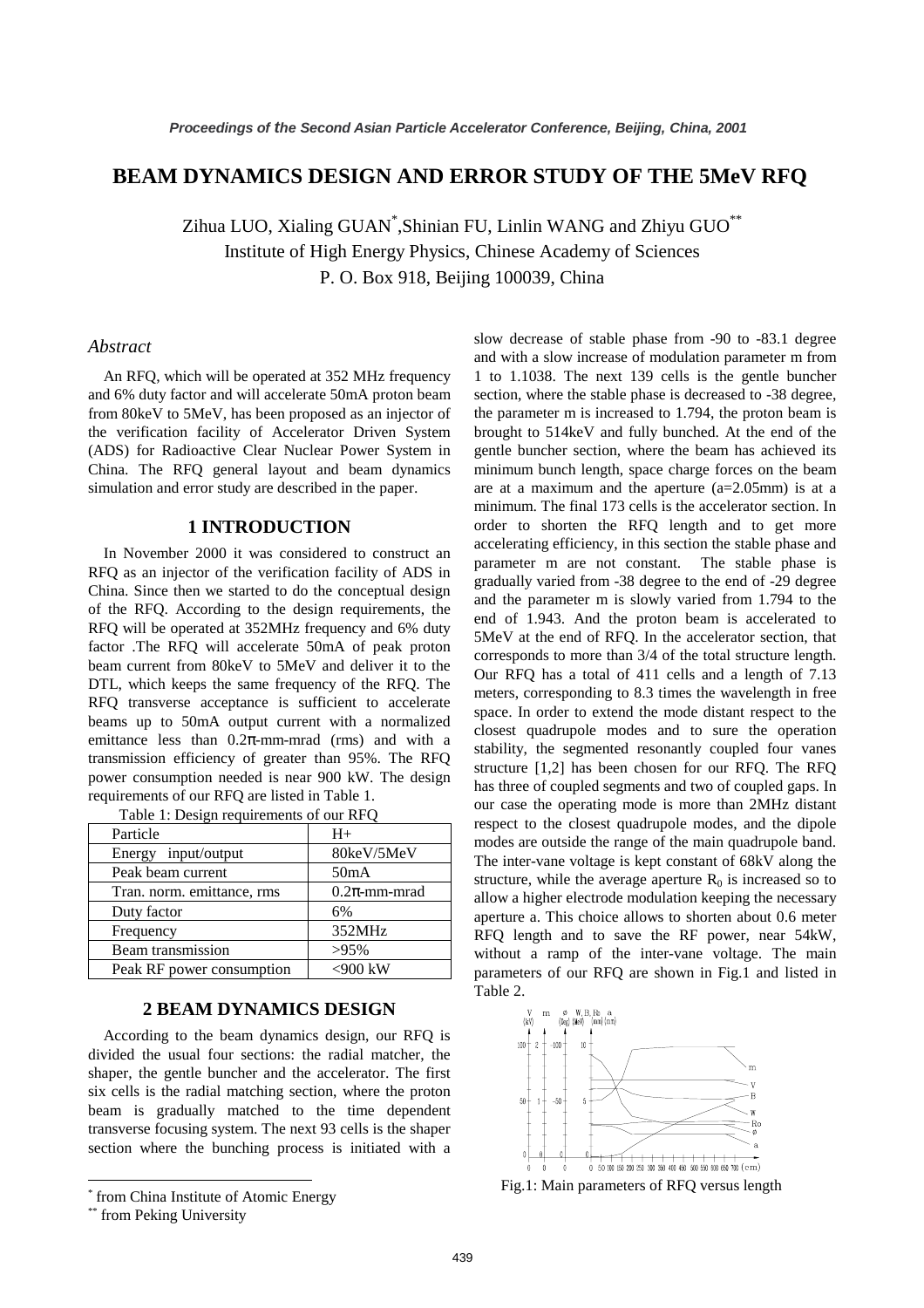| Table 2: Main parameters of our RFQ |                  |  |  |  |
|-------------------------------------|------------------|--|--|--|
| Inter-vane voltage                  | 68 kV            |  |  |  |
| Tran. focusing parameter B          | 6.08-5.116       |  |  |  |
| Modulation parameter m              | 1-1.943          |  |  |  |
| Stable phase                        | $-90 - -29$ Deg. |  |  |  |
| Beam transmission                   | >95%             |  |  |  |
| Max. surface field                  | $<$ 33 MV/m      |  |  |  |
| Dissipated power (SF*1.3)           | 0.627 MW         |  |  |  |
| Peak beam loading power             | 0.246 MW         |  |  |  |
| Total peak RF power                 | 0.873 MW         |  |  |  |
| Average aperture                    | 2.93-3.19 mm     |  |  |  |
| Minimal aperture                    | $2.05$ mm        |  |  |  |
| RFQ length                          | 713 cm           |  |  |  |
| Number of coupled segment           | 3                |  |  |  |
| Number of coupled gap               | 2                |  |  |  |

Table2: Main parameters of our RFQ

 The beam simulation of the RFQ had been performed by codes of PARMTEQM and LIDOS.RFQ. The beam transmissions are 95.6% and 97.7% by PARMTEQM (with 10000 macro particles) and LIDOS.RFQ (with 50000 macro particles) respectively. The simulation results are rather similar. Fig.2 shows the beam simulation results by PARMTEQM.

In our RFQ design there are some features as follows:

- The inter-vane voltage kept constant along the structure, so it is easier to adjust the field distribution along the length.
- The inter-vane voltage (68kV) is low. And the parameter m and stable phase are specially varied in the accelerator section, so a more reasonable power dissipation and length of RFQ had been achieved.
- Due to the adopting a long and segmented resonantly coupled structure, the operating frequency is 2MHz distant respect to the closest quadrupole modes.
- The beam transmission is high (>95%) and the increment of rms emittance along the z is low  $\left($ <10%).

## **3 ERROR STUDY**

An error study of the 5MeV RFQ was carried out. The calculated sensitivity to initial beam alignment, mismatch, emittance and inter-vane voltage variation is shown in from Fig.3 to Fig.9. Fig.3 shows the transmission versus the displacement of the input beam. Fig.4 shows the transmission versus the beam steering errors into the RFQ. Fig.5 shows the transmission versus vane voltage factor which means real voltage values over design voltage values. If the vane voltage factor is less than 0.95, the beam transmission is sharply reduced. In order to maintain the high beam transmission in RFQ, the voltage factor must be kept more than 0.95. Otherwise the beam transmission is low. Fig.6 shows the effect on transmission if the input beam is not at the correct energy of 80keV design value. Fig.7 and Fig.8 show the transmission versus the input beam emittance and current respectively. Observably, the emittance and current are lower and lower, the transmission can be get higher and higher. In order to get a good transmission, the emittance is as low as possible. Fig.9 shows the transmission versus the tilt factor. On the basis of the simulation a tolerance of about  $\pm 2.5\%$  per meter tilt with respect to the nominal field is required for good performance of the RFQ. From the error study we can conclude that a high beam transmission is preserved in case of different error sources.



Fig.2: Beam simulation of the RFQ for 50mA current Notes: In Fig.2, (a) shows the PARMTEQM simulation of the RFQ using 10000 macro particles. From top to bottom are: x, y, phase and energy coordinates versus cell number. Bold black points indicate the lost particles in RFQ. (b) shows the phasespace projections at input of cell 1 and output of cell 411. (c) shows the beam profile and phase spectrum at output of cell 411.